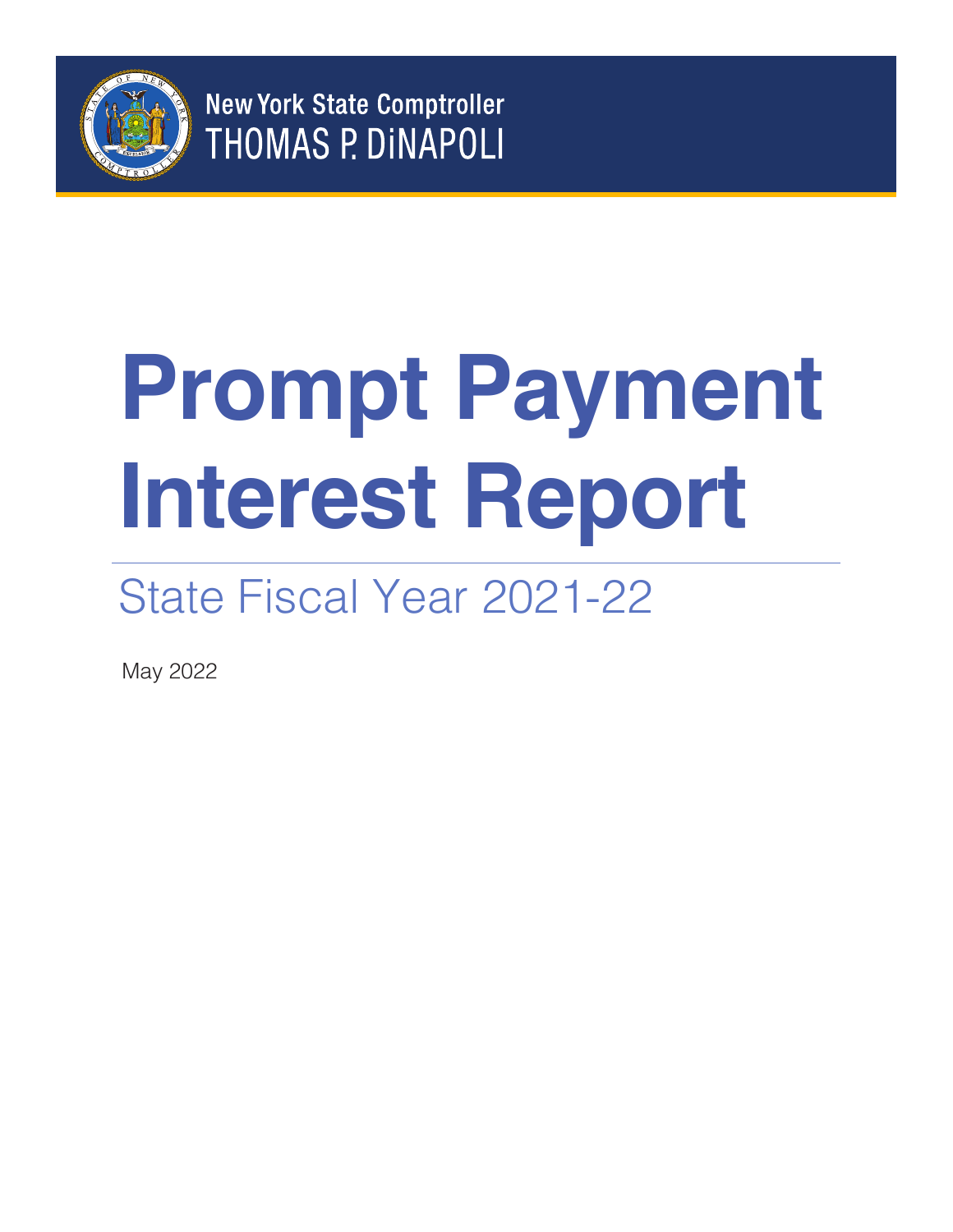#### **Introduction**

Article 11-A of State Finance Law was enacted to ensure contractors doing business with New York State are paid in a timely manner. The law prescribes timeframes for agencies to prepare and submit vouchers to the Office of the State Comptroller (OSC) for review and approval before payment. Generally, the timeframe is 30 days from the date goods or services are provided and an invoice is received. However, for eligible small businesses that agree to use the State's electronic means of receiving invoices and making payments, the timeframe is reduced to 15 days. If an agency misses the deadline, interest accrues until the payment is made.

Annually, OSC reports on late payments and interest paid by agencies, including the number of days in which payments were late, as well as the causes reported by agencies for delays, as required by State Finance Law Section 179-m(3). For State Fiscal Year (SFY) 2021-22, agencies paid vendors \$1,005,376 in interest, a decrease of \$445,842 (approximately 31 percent) from SFY 2020-21. OSC consistently processed vouchers in less time than allotted under the State Finance Law. In doing so, it prevented an estimated \$248,831 in additional prompt payment interest charges that would have otherwise been owed.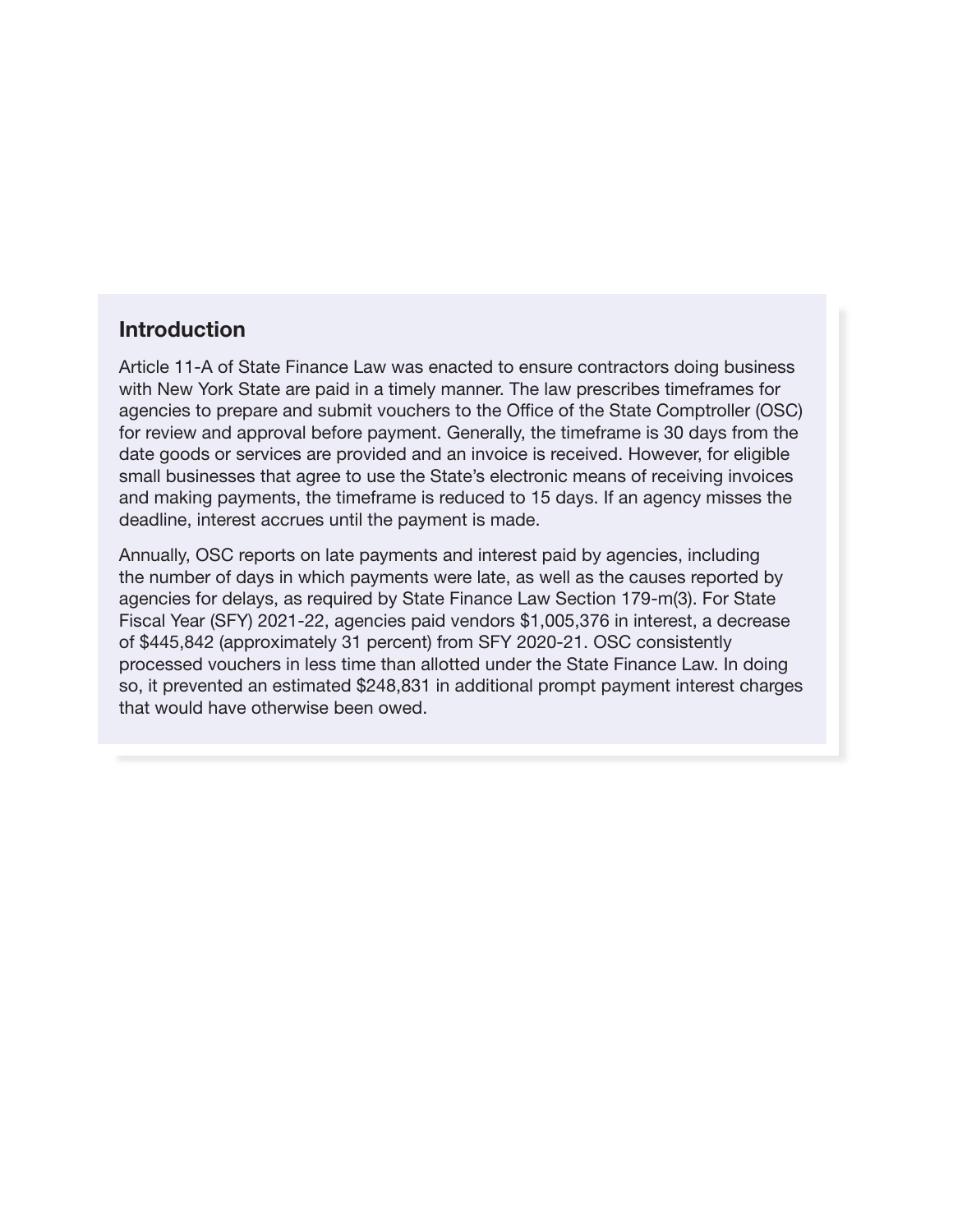### Prompt Payment Interest

Top Ten Agencies with the Highest Interest Paid in SFY 2021-22 Compared to the Prior Fiscal Year

| <b>Agency Name</b>                                   | <b>SFY 2021-22</b> | <b>SFY 2020-21</b> | <b>Change</b> |
|------------------------------------------------------|--------------------|--------------------|---------------|
| Department of Health                                 | \$262,523          | \$720,790          | $-63.58%$     |
| Department of Transportation                         | 245,379            | 100,440            | 144.30%       |
| State University of New York                         | 95,701             | 59,376             | 61.18%        |
| Department of Corrections & Community Supervision    | 72,903             | 49,100             | 48.48%        |
| Office of Information Technology Services            | 57,366             | 65,839             | $-12.87%$     |
| Office of Mental Health                              | 30,985             | 58,030             | $-46.61%$     |
| <b>State Education Department</b>                    | 30,398             | 93,653             | $-67.54%$     |
| <b>Office of General Services</b>                    | 29,406             | 33,638             | $-12.58%$     |
| Department of Environmental Conservation - Oil Spill | 28,696             | 35,679             | $-19.57%$     |
| Department of Environmental Conservation             | 22,809             | 72,373             | $-68.48%$     |
| <b>Subtotal</b>                                      | \$876,166          | \$1,288,918        | $-32.02%$     |
| All Other State Agencies                             | 129,210            | 162,300            | $-20.39%$     |
| <b>Statewide Total</b>                               | \$1,005,376        | \$1,451,218        | $-30.72%$     |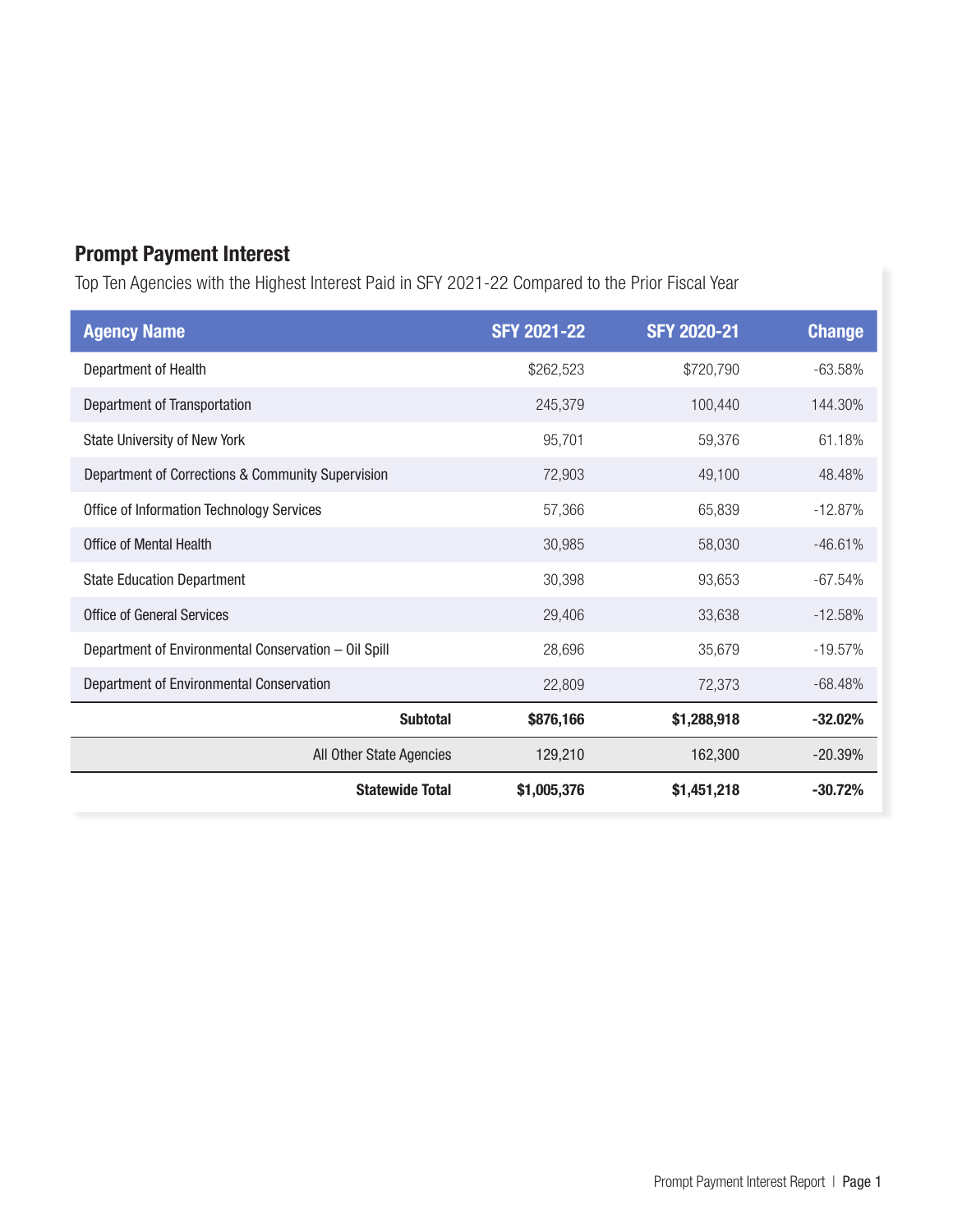### Reasons for Interest Payments

*April 1, 2021 through March 31, 2022*

| <b>Reason for Interest</b>              | <b>Amount of Interest Paid</b> | <b>Number of Interest Payments</b> |  |
|-----------------------------------------|--------------------------------|------------------------------------|--|
| Agency Backlog/Processing Delay         | \$284,573                      | 196                                |  |
| Delay in Encumbrance Processing         | 147.974                        | 60                                 |  |
| <b>System Processing</b>                | 16.519                         | 10                                 |  |
| <b>Agency Data Entry Error</b>          | 5.518                          | $\overline{2}$                     |  |
| Agency Did Not Report Interest Reason   | 1,264                          | 2                                  |  |
| Various Reasons - Interest Under \$500* | 549,528                        | 11,133                             |  |
|                                         | \$1,005,376                    | 11.403                             |  |

*\*This category is the aggregate of interest on vouchers where the interest was less than \$500 per voucher.*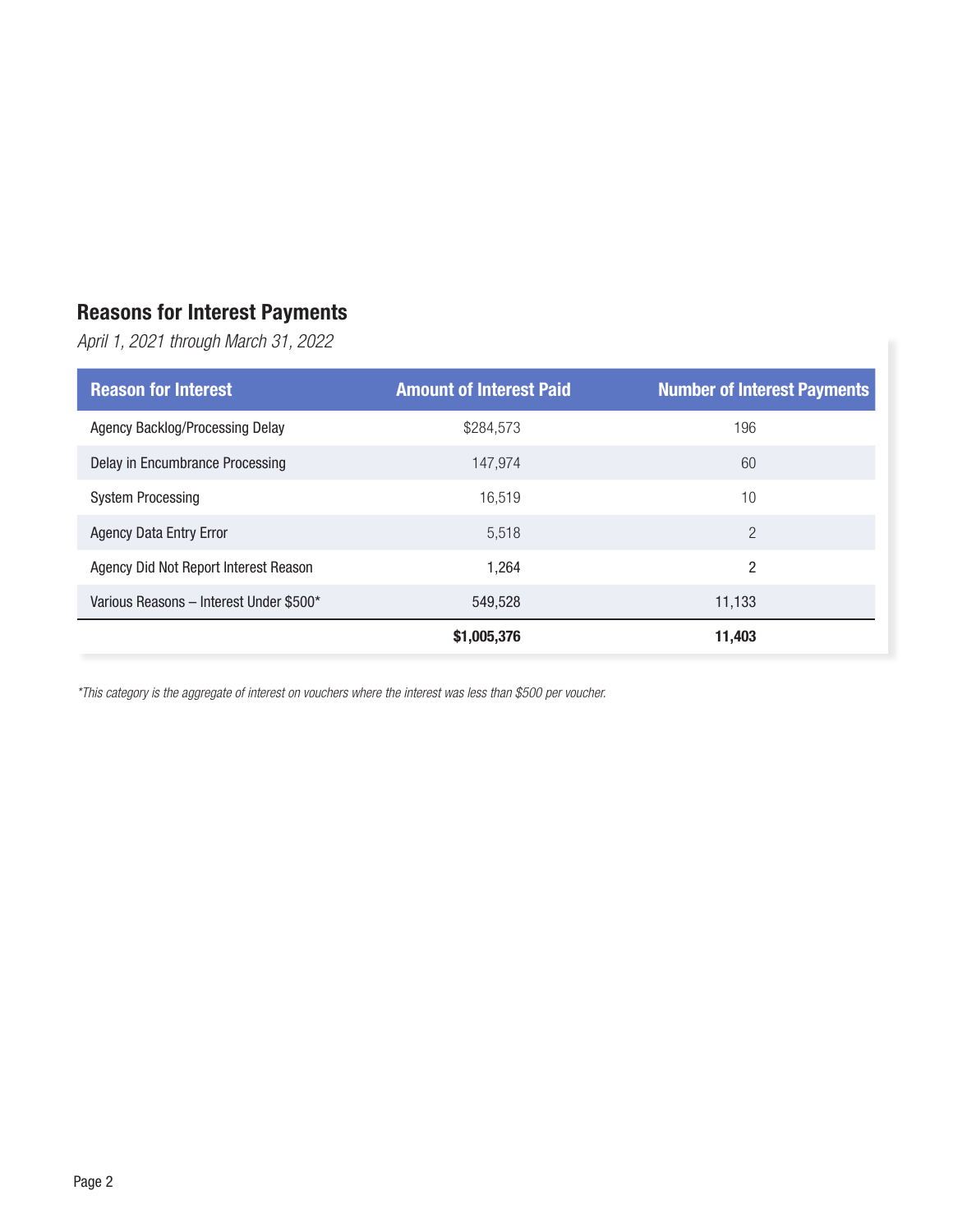### Prompt Payment Interest by Agency

*April 1, 2021 through March 31, 2022* 

| <b>Agency Name</b>                                          | <b>Total Number of</b><br><b>Days to Process All</b><br>Late Payments <sup>1</sup> | <b>Number of Interest</b><br>Chargeable Days <sup>2</sup> | <b>Number of Interest</b><br>Payments <sup>3</sup> | <b>Amount of</b><br><b>Interest Paid<sup>4</sup></b> |
|-------------------------------------------------------------|------------------------------------------------------------------------------------|-----------------------------------------------------------|----------------------------------------------------|------------------------------------------------------|
| Department of Health                                        | 461,746                                                                            | 410,146                                                   | 1,730                                              | \$262,523                                            |
| Department of Transportation                                | 115,667                                                                            | 70,802                                                    | 1,514                                              | 245,379                                              |
| State University of New York                                | 236,930                                                                            | 156,140                                                   | 2,698                                              | 95,701                                               |
| <b>Department of Corrections</b><br>& Community Supervision | 152,275                                                                            | 94,900                                                    | 1,916                                              | 72,903                                               |
| Office of Information<br><b>Technology Services</b>         | 10,997                                                                             | 5,972                                                     | 170                                                | 57,366                                               |
| <b>Office of Mental Health</b>                              | 55,976                                                                             | 36,731                                                    | 639                                                | 30,985                                               |
| <b>State Education Department</b>                           | 46,222                                                                             | 33,802                                                    | 413                                                | 30,398                                               |
| <b>Office of General Services</b>                           | 24,623                                                                             | 15,083                                                    | 326                                                | 29,406                                               |
| Department of Environmental<br>Conservation - Oil Spill     | 7,723                                                                              | 3,433                                                     | 143                                                | 28,696                                               |
| Department of Environmental<br>Conservation                 | 25,672                                                                             | 18,262                                                    | 247                                                | 22,809                                               |
| Department of Agriculture<br>and Markets                    | 11,565                                                                             | 8,115                                                     | 95                                                 | 15,428                                               |
| Office of Children & Family Services                        | 45,707                                                                             | 39,107                                                    | 220                                                | 13,515                                               |
| Department of State                                         | 4,164                                                                              | 2,334                                                     | 61                                                 | 13,097                                               |
| Division of Budget                                          | 298                                                                                | 208                                                       | $\sqrt{3}$                                         | 11,159                                               |
| Office for People with<br><b>Developmental Disabilities</b> | 22,728                                                                             | 15,153                                                    | 263                                                | 10,543                                               |
| Department of Labor                                         | 9,913                                                                              | 6,823                                                     | 103                                                | 7,792                                                |
| Office of Parks, Recreation<br>& Historic Preservation      | 3,795                                                                              | 1,845                                                     | 65                                                 | 5,897                                                |
| Office of Temporary<br>& Disability Assistance              | 2,018                                                                              | 938                                                       | 35                                                 | 5,462                                                |
| Division of Homeland Security                               | 1,705                                                                              | 805                                                       | 30                                                 | 5,170                                                |
| Division of Military & Naval Affairs                        | 9,841                                                                              | 7,531                                                     | 77                                                 | 4,811                                                |
| Office for the Aging                                        | 632                                                                                | 242                                                       | 15                                                 | 4,343                                                |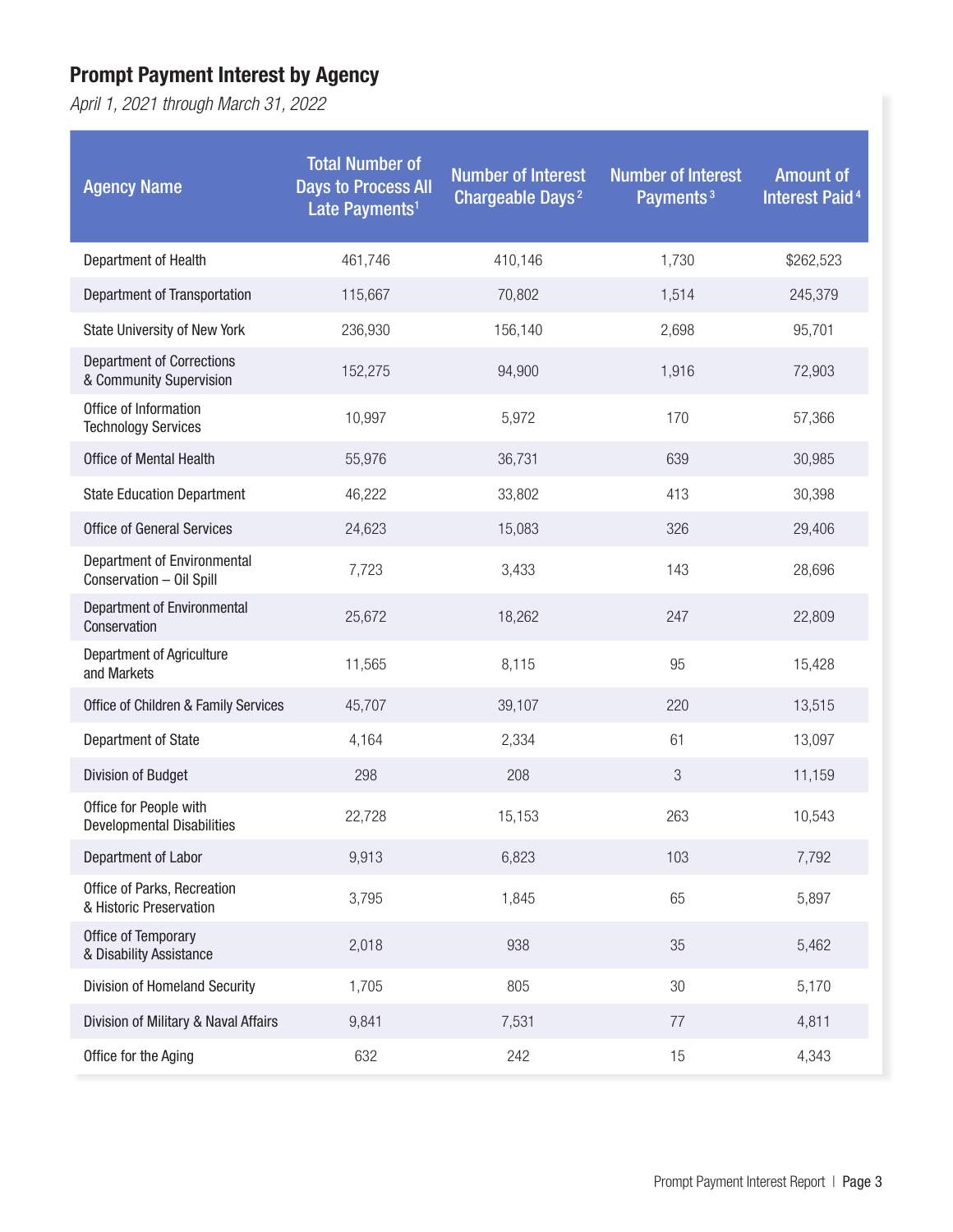| <b>Agency Name</b>                                                | <b>Total Number of</b><br><b>Days to Process All</b><br>Late Payments <sup>1</sup> | <b>Number of Interest</b><br>Chargeable Days <sup>2</sup> | <b>Number of Interest</b><br>Payments <sup>3</sup> | <b>Amount of</b><br><b>Interest Paid<sup>4</sup></b> |
|-------------------------------------------------------------------|------------------------------------------------------------------------------------|-----------------------------------------------------------|----------------------------------------------------|------------------------------------------------------|
| Division of Criminal<br><b>Justice Services</b>                   | 2,355                                                                              | 1,035                                                     | 44                                                 | 3,976                                                |
| <b>Court Administration</b><br>and General Support                | 4,156                                                                              | 2,086                                                     | 69                                                 | 3,932                                                |
| Department of Law                                                 | 13,258                                                                             | 9,508                                                     | 125                                                | 3,607                                                |
| <b>Department of Motor Vehicles</b>                               | 3,092                                                                              | 1,952                                                     | 39                                                 | 3,275                                                |
| <b>Department of Financial Services</b>                           | 1,762                                                                              | 1,252                                                     | 17                                                 | 2,799                                                |
| <b>Higher Education</b><br><b>Services Corporation</b>            | 2,454                                                                              | 1,254                                                     | 40                                                 | 1,542                                                |
| <b>Department of Civil Service</b>                                | 543                                                                                | 123                                                       | 12                                                 | 1,461                                                |
| <b>Office of Victim Services</b>                                  | 1,317                                                                              | 567                                                       | 25                                                 | 1,378                                                |
| Courts of Original Jurisdiction                                   | 3,616                                                                              | 2,566                                                     | 35                                                 | 1,316                                                |
| City University of New York                                       | 4,489                                                                              | 2,869                                                     | 54                                                 | 1,150                                                |
| <b>Board of Elections</b>                                         | 2,379                                                                              | 1,629                                                     | 25                                                 | 1,056                                                |
| Office of the State Comptroller                                   | 2,369                                                                              | 1,529                                                     | 28                                                 | 830                                                  |
| <b>Division of State Police</b>                                   | 1,048                                                                              | 448                                                       | 20                                                 | 685                                                  |
| Lake George Park Commission                                       | 577                                                                                | 352                                                       | $\overline{9}$                                     | 646                                                  |
| Corcraft                                                          | 859                                                                                | 439                                                       | 14                                                 | 477                                                  |
| Justice Center for the Protection<br>of People with Special Needs | 484                                                                                | 184                                                       | 10                                                 | 448                                                  |
| <b>Office of Medicaid</b><br><b>Inspector General</b>             | 104                                                                                | 74                                                        | $\mathbf{1}$                                       | 412                                                  |
| Office for the Prevention<br>of Domestic Violence                 | 686                                                                                | 356                                                       | 11                                                 | 392                                                  |
| <b>Department of Taxation</b><br>and Finance                      | 358                                                                                | 118                                                       | 8                                                  | 370                                                  |
| <b>Workers' Compensation Board</b>                                | 335                                                                                | 155                                                       | 6                                                  | 311                                                  |
| <b>Gaming Commission</b>                                          | 139                                                                                | 49                                                        | 3                                                  | 305                                                  |
| Governor's Traffic<br>Safety Committee                            | 336                                                                                | 96                                                        | 8                                                  | 292                                                  |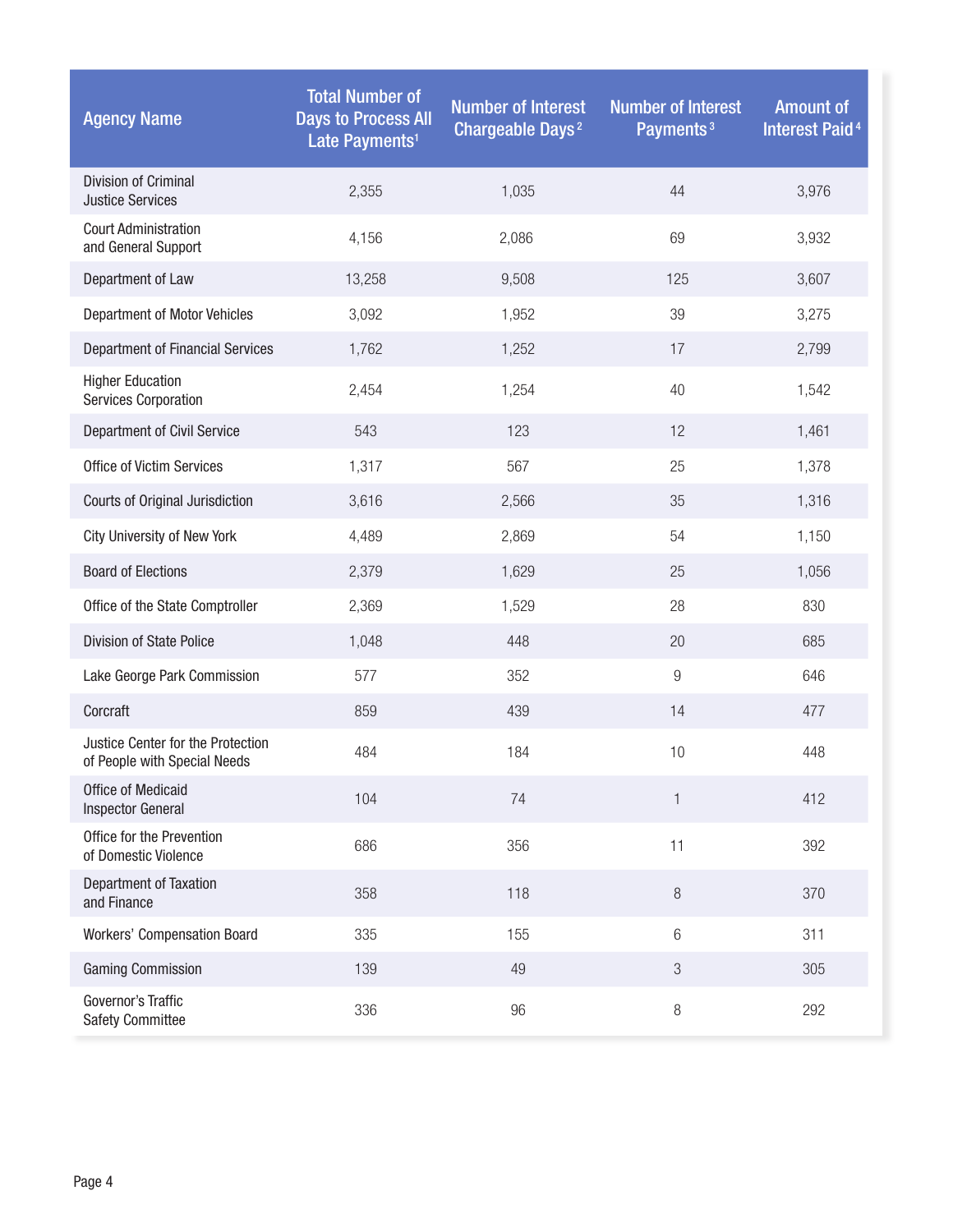| <b>Agency Name</b>                                  | <b>Total Number of</b><br><b>Days to Process All</b><br>Late Payments <sup>1</sup> | <b>Number of Interest</b><br>Chargeable Days <sup>2</sup> | <b>Number of Interest</b><br>Payments <sup>3</sup> | <b>Amount of</b><br><b>Interest Paid<sup>4</sup></b> |
|-----------------------------------------------------|------------------------------------------------------------------------------------|-----------------------------------------------------------|----------------------------------------------------|------------------------------------------------------|
| <b>Division of Veterans' Affairs</b>                | 653                                                                                | 503                                                       | $6\phantom{1}$                                     | 225                                                  |
| Interest on Lawyer Account Fund                     | 62                                                                                 | 32                                                        | $\mathbf 1$                                        | 211                                                  |
| <b>Office of Addiction Services</b><br>and Supports | 401                                                                                | 191                                                       | $\overline{7}$                                     | 183                                                  |
| Senate                                              | 81                                                                                 | 21                                                        | $\overline{2}$                                     | 174                                                  |
| Department of<br><b>Economic Development</b>        | 50                                                                                 | 20                                                        | $\mathbf{1}$                                       | 131                                                  |
| <b>Appellate Divisions</b>                          | 789                                                                                | 579                                                       | $\overline{7}$                                     | 92                                                   |
| <b>Commission on Judicial Conduct</b>               | 354                                                                                | 324                                                       | $\mathbf{1}$                                       | 77                                                   |
| Department of Public Service                        | 576                                                                                | 456                                                       | 4                                                  | 73                                                   |
| Division of Housing<br>& Community Renewal          | 65                                                                                 | 35                                                        | $\mathbf{1}$                                       | 42                                                   |
| Division of Human Rights                            | 41                                                                                 | 11                                                        | 1                                                  | 39                                                   |
| <b>Public Employment</b><br><b>Relations Board</b>  | 416                                                                                | 326                                                       | 3                                                  | 34                                                   |
| Council on the Arts                                 | 158                                                                                | 128                                                       | 1                                                  | 27                                                   |
| Assembly                                            | 57                                                                                 | 27                                                        | $\mathbf{1}$                                       | 14                                                   |
| Division of Alcohol<br>and Beverage Control         | 88                                                                                 | 58                                                        | 1                                                  | 11                                                   |
| <b>Total:</b>                                       |                                                                                    |                                                           | 11,403                                             | \$1,005,376                                          |

<sup>1</sup> The total number of days to process all payments that accrued interest. The number includes both days prior to the due date when a payment was not considered late, plus days after the due date when the payment was late and accruing interest.

2 The total number of days for all payments made after the due date when the payment was considered late and accruing interest.

<sup>3</sup> The total number of interest payments made for transactions that were considered late and accrued interest.

<sup>4</sup> The total amount of interest paid as a result of all late payments.